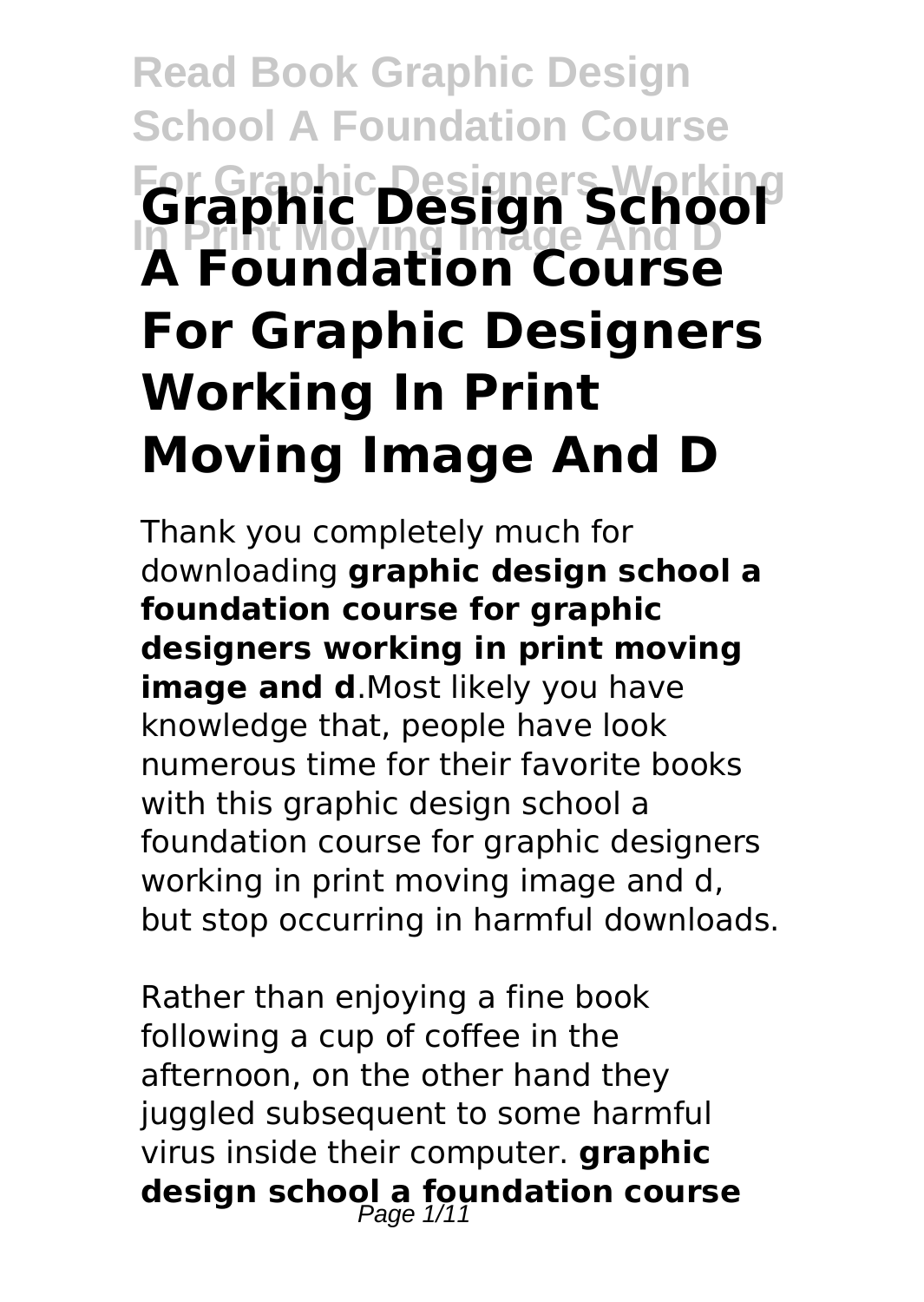**Read Book Graphic Design School A Foundation Course For Graphic Designers Working for graphic designers working in Iprint moving image and d** isnd D understandable in our digital library an online admission to it is set as public as a result you can download it instantly. Our digital library saves in merged countries, allowing you to get the most less latency epoch to download any of our books subsequent to this one. Merely said, the graphic design school a foundation course for graphic designers working in print moving image and d is universally compatible in imitation of any devices to read.

For other formatting issues, we've covered everything you need to convert ebooks.

### **Top 50 Graphic Design Schools and Colleges in the U.S ...**

The Graphic Design degree requirements are outlined below. Students should consult College of

Page 2/11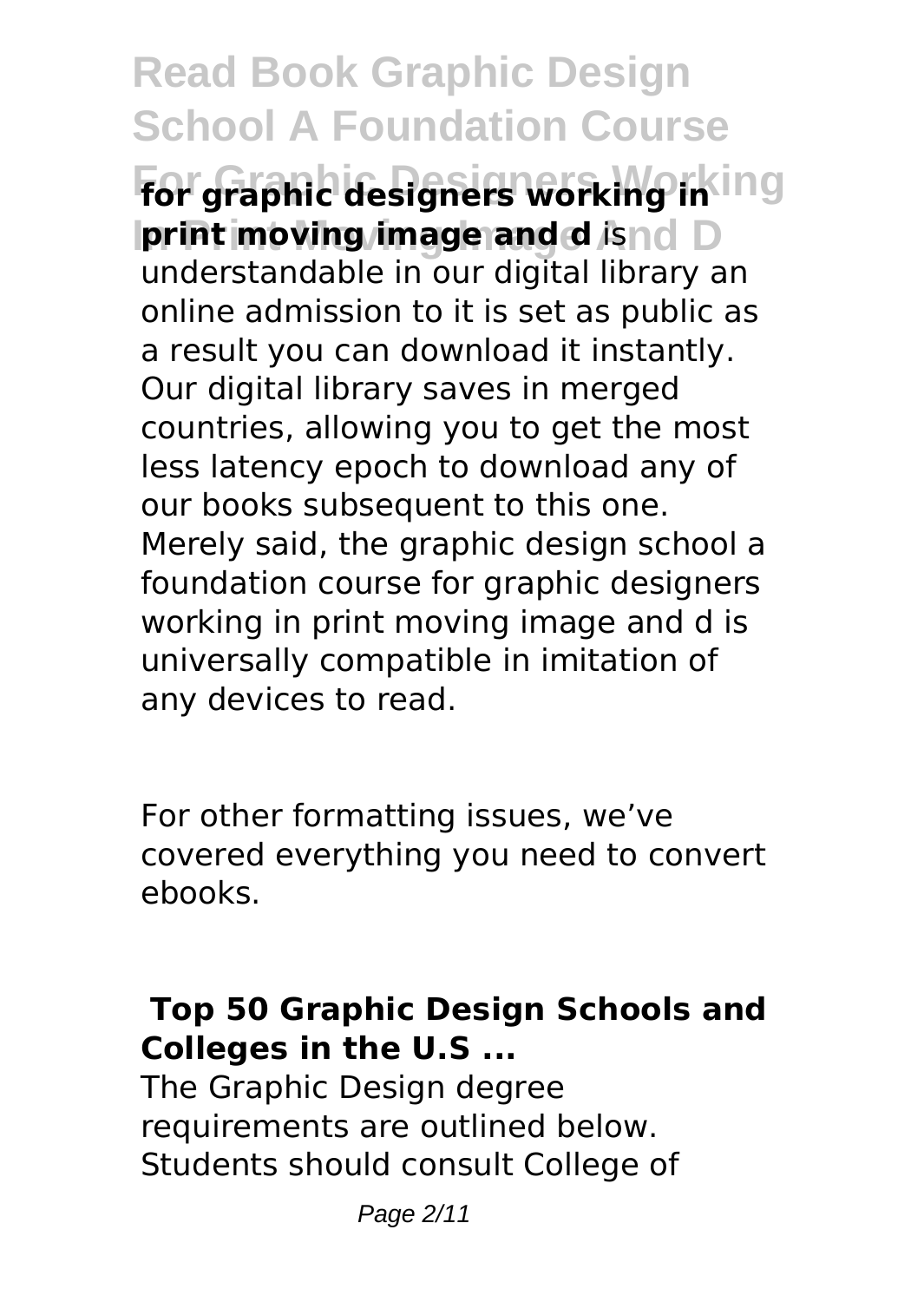**Read Book Graphic Design School A Foundation Course** Architecture, Design, and the Arts rking **Isection for additional degree And D** requirements and college academic policies. A portfolio is not required for admission to the UIC School of Design. Work completed during the Design Foundation Year will be reviewed in ...

# **Graphic design - Wikipedia**

Graphic Design School is a foundation course for graphic designers working in print, moving image, and digital media. - Practical advice on all aspects of graphic design - from understanding the basics to devising an original concept and creating successful finished designs.

# **The Design School – Best foundation schools in NZ**

How to choose the right Graphic Design degree. To get the best results for Foundation degree Graphic Design degree courses, simply enter your predicted grades here. We'll calculate your UCAS points & connect you to a personalised list of courses for you to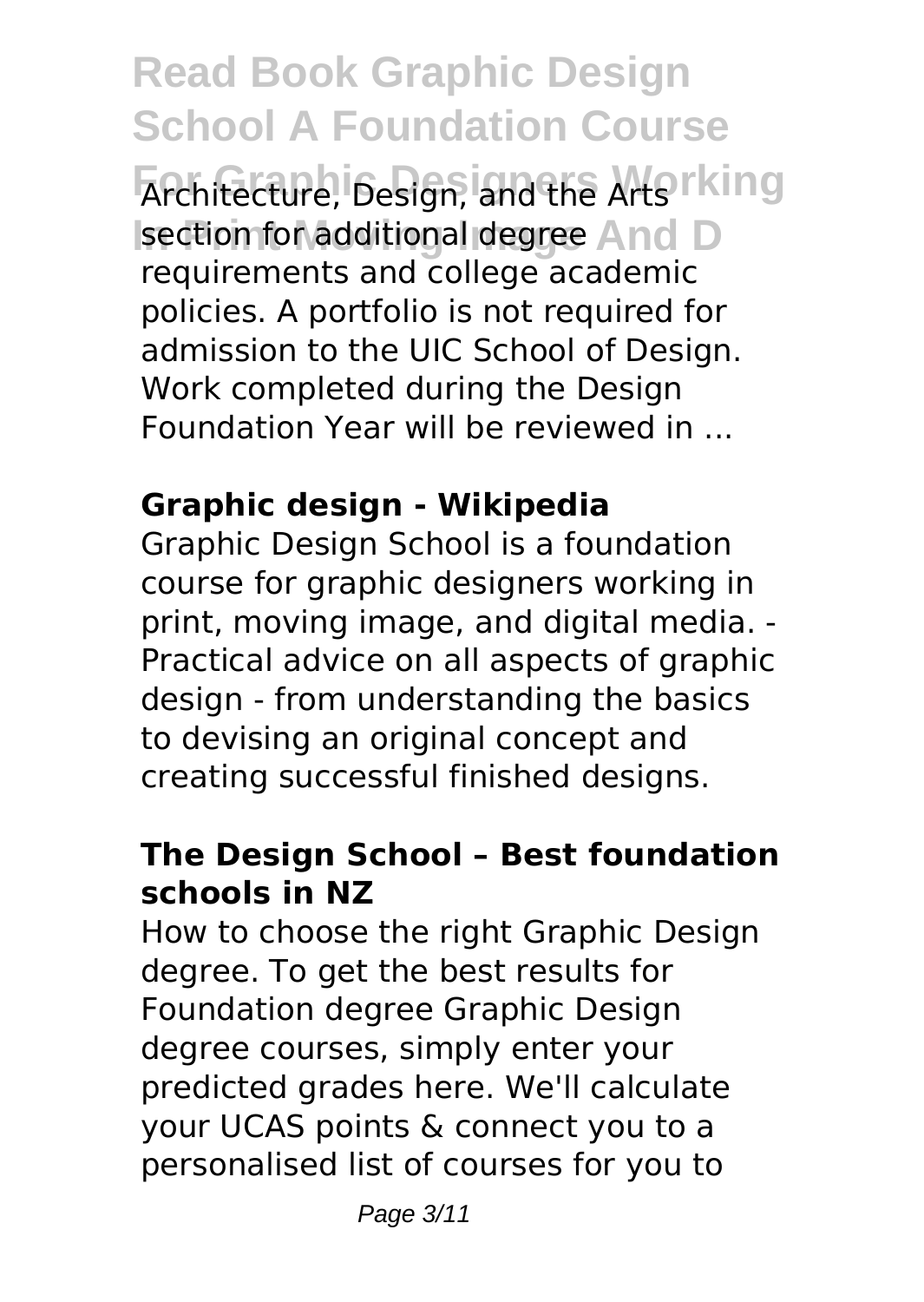**Read Book Graphic Design School A Foundation Course Fomparaphic Designers Working In Print Moving Image And D Intensive Foundation Course | The Graphic Design School** Graphic Design School is a foundation course for graphic designers working in print, moving image, and digital media. • Practical advice on all aspects of

graphic design – from understanding the basics to devising an original concept and creating successful finished designs.

## **BDes in Graphic Design < University of Illinois at Chicago**

Graphic design is a craft where professionals create visual content to communicate messages. By applying visual hierarchy and page layout techniques, designers use typography and pictures to meet users' specific needs and focus on the logic of displaying elements in interactive designs, to optimize the user experience.

# **Graphic Design School: A**

Page 4/11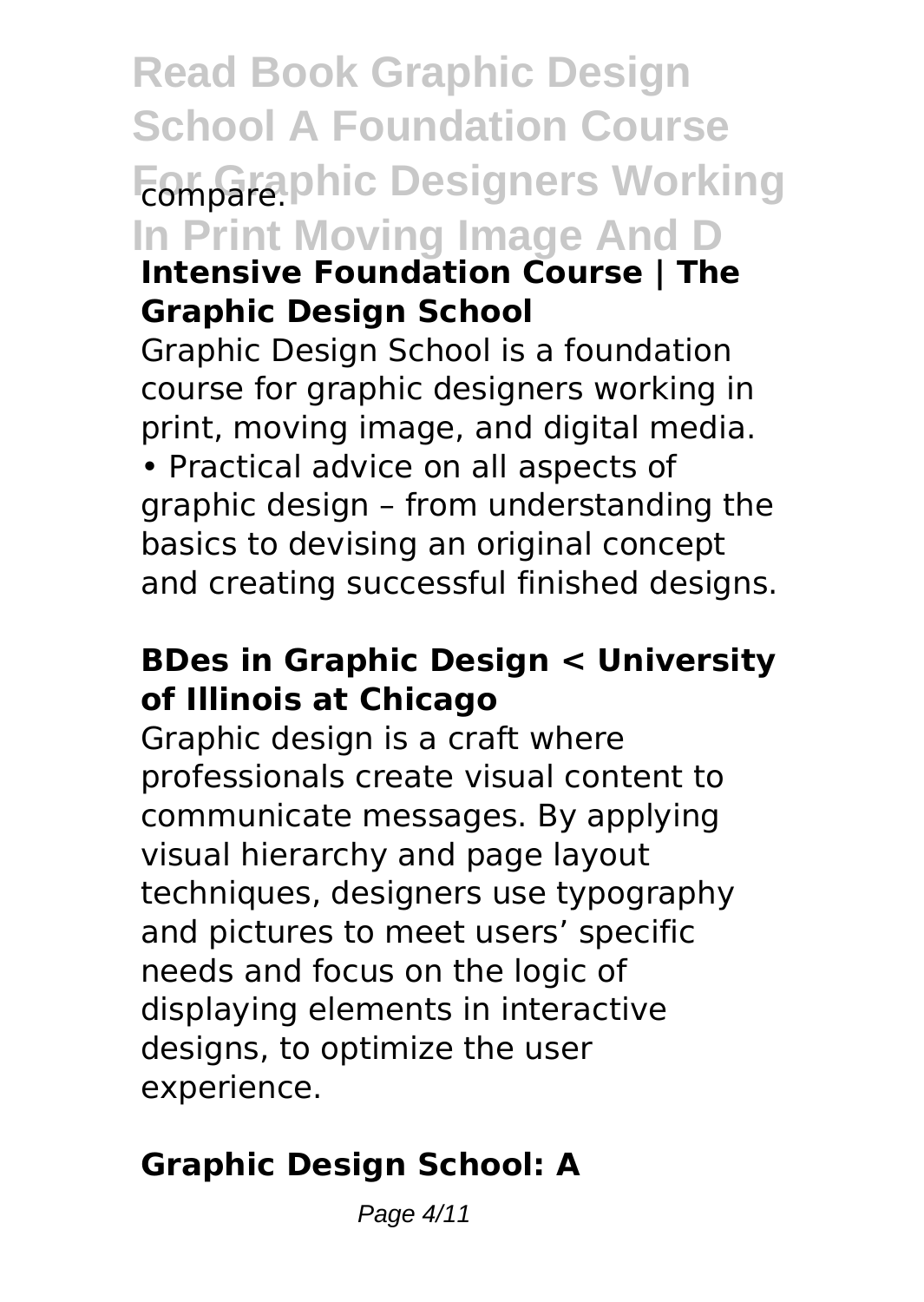**Read Book Graphic Design School A Foundation Course** Foundation Course for Graphic ... ing **Foundation in Design Programme | D** offered by INTI International University & Colleges in Malaysia. ... New South Wales Higher School Certificate ... This comprehensive programme develops creative talent & exposes students to the competition in the global graphic design market. Art & Design Diploma 2.5 Years (Inclusive of internship) From RM 42,480.

## **BA (Hons) Graphic Design With Foundation Year | University ...**

Graphic Design & Foundation for Design graduates will have acquired the training and developed the portfolio necessary to interview for entry-level positions in advertising agencies, design studios, publishing houses, web development companies, corporate communications departments, and television studios.

# **Graphic Design School: The Principles and Practice of ...**

Graphic Design School: A Foundation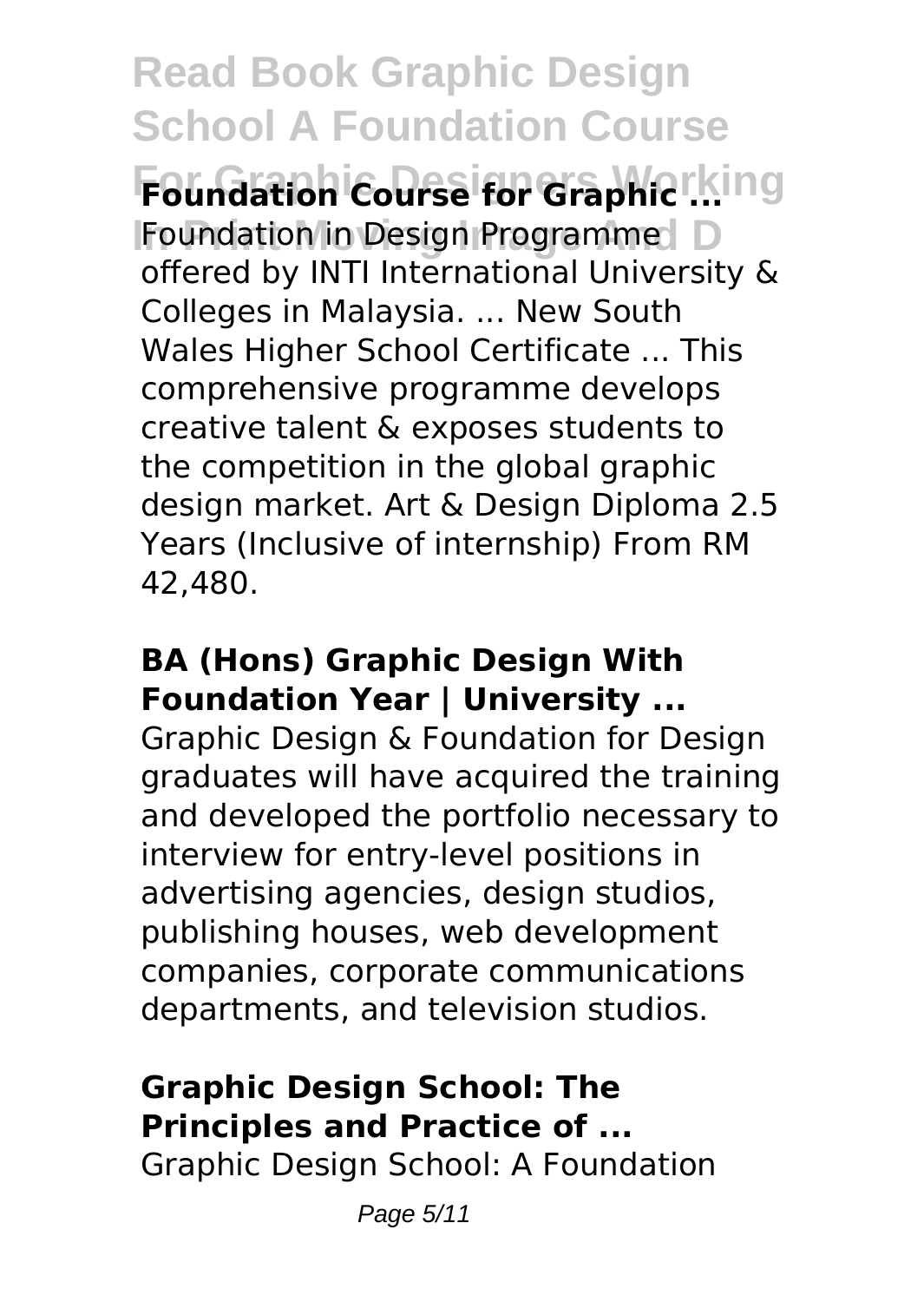**Read Book Graphic Design School A Foundation Course For Graphic Designers Working** Course for Graphic Designers Working in Print, Moving Image and Digital Media 5 Edition: Amazon.co.uk: David Dabner, Sandra Stewart: Books

#### **Foundation in Design Programme | INTI International ...**

This item: Graphic Design School A Foundation Cours by DAVID DABNER AND SANDRA STEWART Paperback \$34.44. Only 5 left in stock - order soon. Ships from and sold by GrandEagleRetail. Thinking with Type, 2nd revised and expanded edition: A Critical Guide for Designers, Writers ...

#### **What is Graphic Design? | Interaction Design Foundation**

The Foundation Diploma in Art and Design is designed to help you build a portfolio and to prepare you for interview to enter higher education and subsequent employment. Building on skills from Part One you'll integrate your research, ideas and methods of working to produce a body of work that allows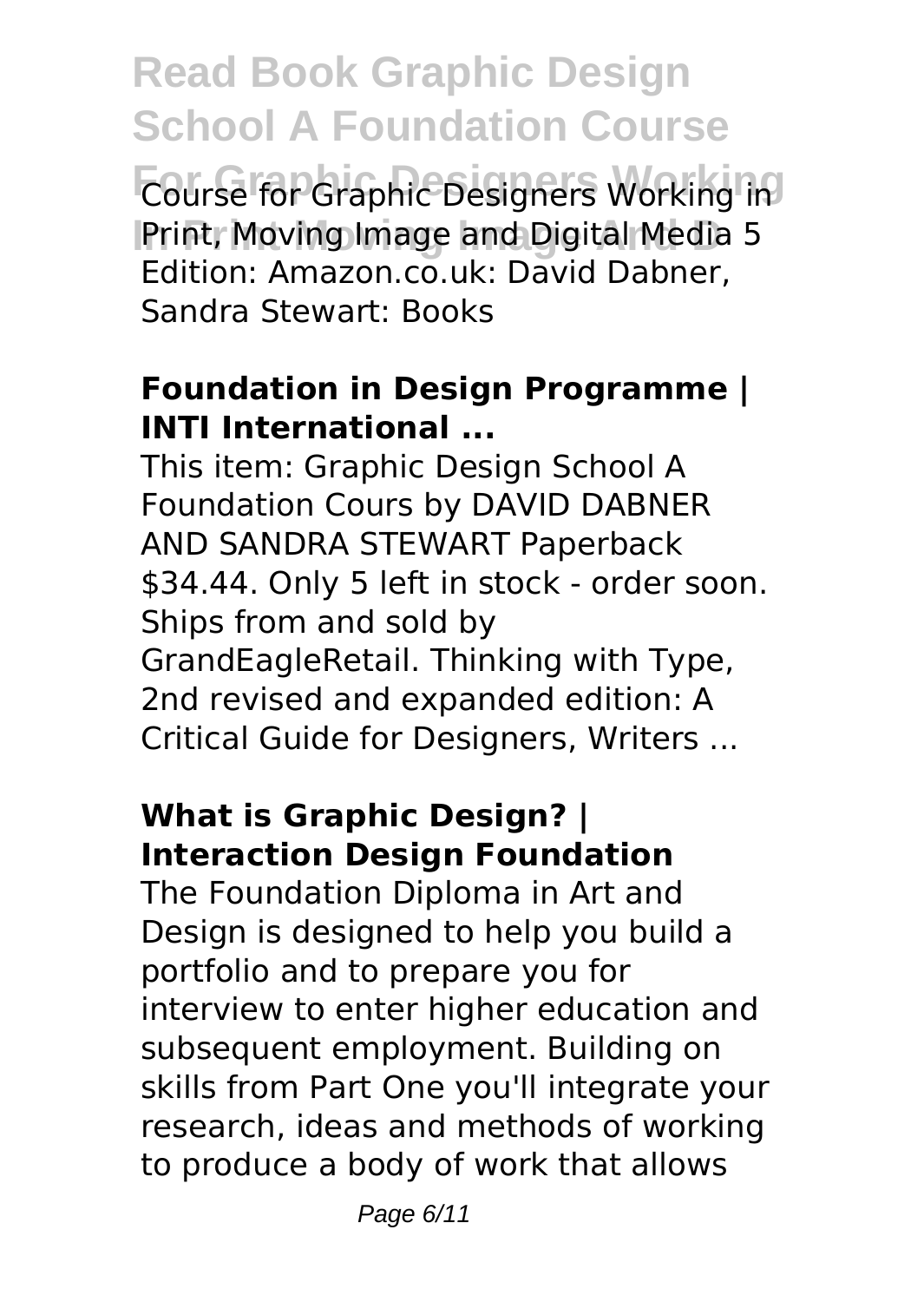**Read Book Graphic Design School A Foundation Course you to analyse your interests and rking** ambitions and to investigate directions to pursue.

#### **Graphic Design School A Foundation**

The Intensive Foundation Course delivered by The Graphic Design School is designed as a course that provides a pathway to a career in Graphic Design. There are 11 modules that make up the course. Upon successful completion of the IFC you may undergo the CUA40715 Certificate IV in Design Upgrade Course in order to complete the full qualification.

## **Certified Online Graphic Design Course | Shaw Academy**

Founded in 1877, Rhode Island School of Design (RISD) is one of the first art and design schools in the U.S. Serving approximately 2,500 students from across the U.S. and 57 other countries, the school has 19 studio majors and leading to bachelor's or master's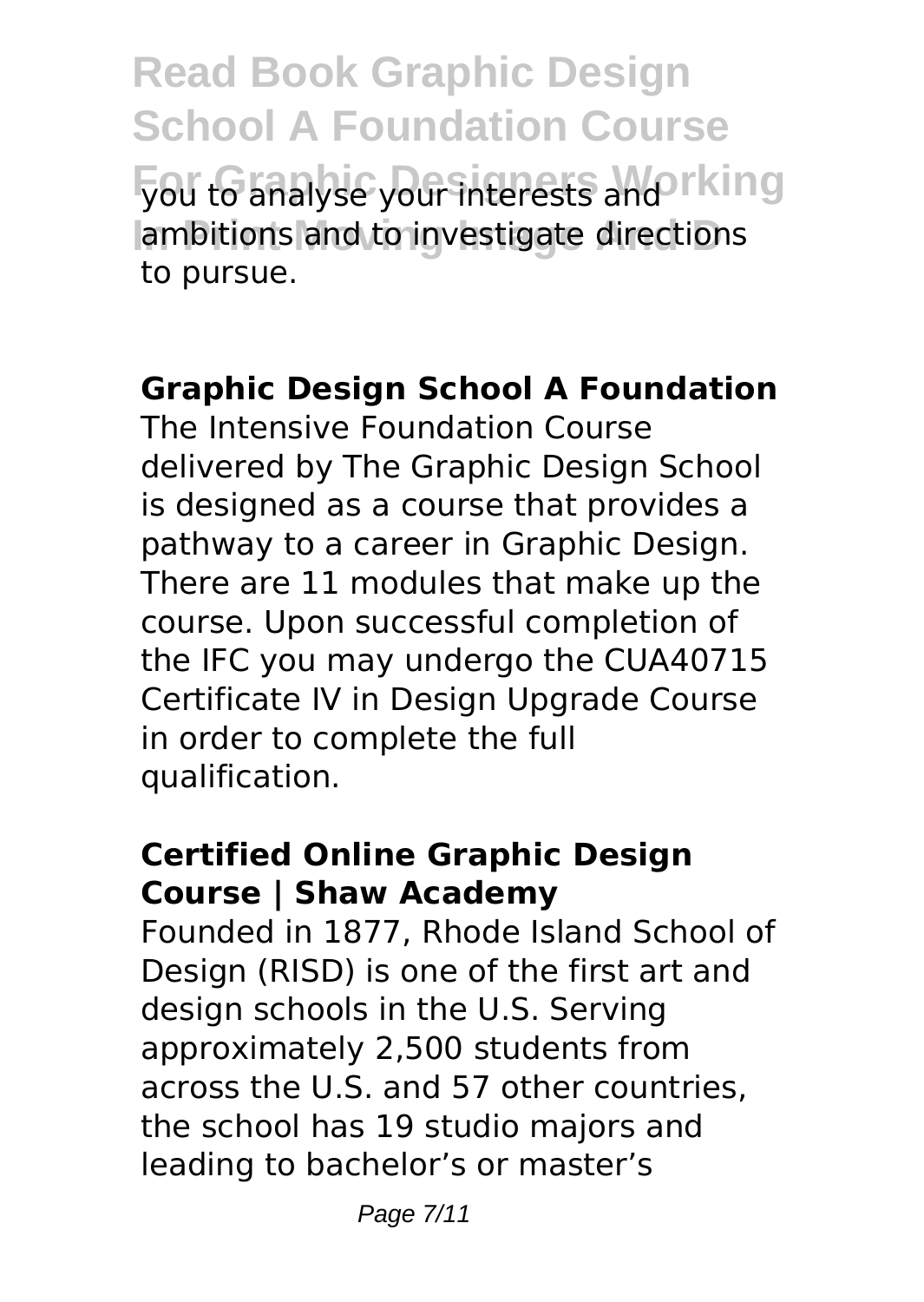**Read Book Graphic Design School A Foundation Course** degrees in the Fine Arts, Architecture, ng Design or Art Educationage And D

## **The Graphic Design School | Graphic Design Courses**

The Design School has a platform that can lead you to a job doing something that you love. From Fashion Design, Graphic Design, Animation, Architecture or Interior Design. We have the tools to get your there.

### **Diploma in Graphic Design & Foundation for Design ...**

This extended course is perfect if you want a degree in Graphic Design, but don't meet the standard entry requirements. First we prepare you for your degree during the Foundation year, bringing you up to speed with academic skills and a firm grounding in the subject.

# **BA (Hons) Graphic Design (with Foundation Year ...**

The Graphic Design School delivers a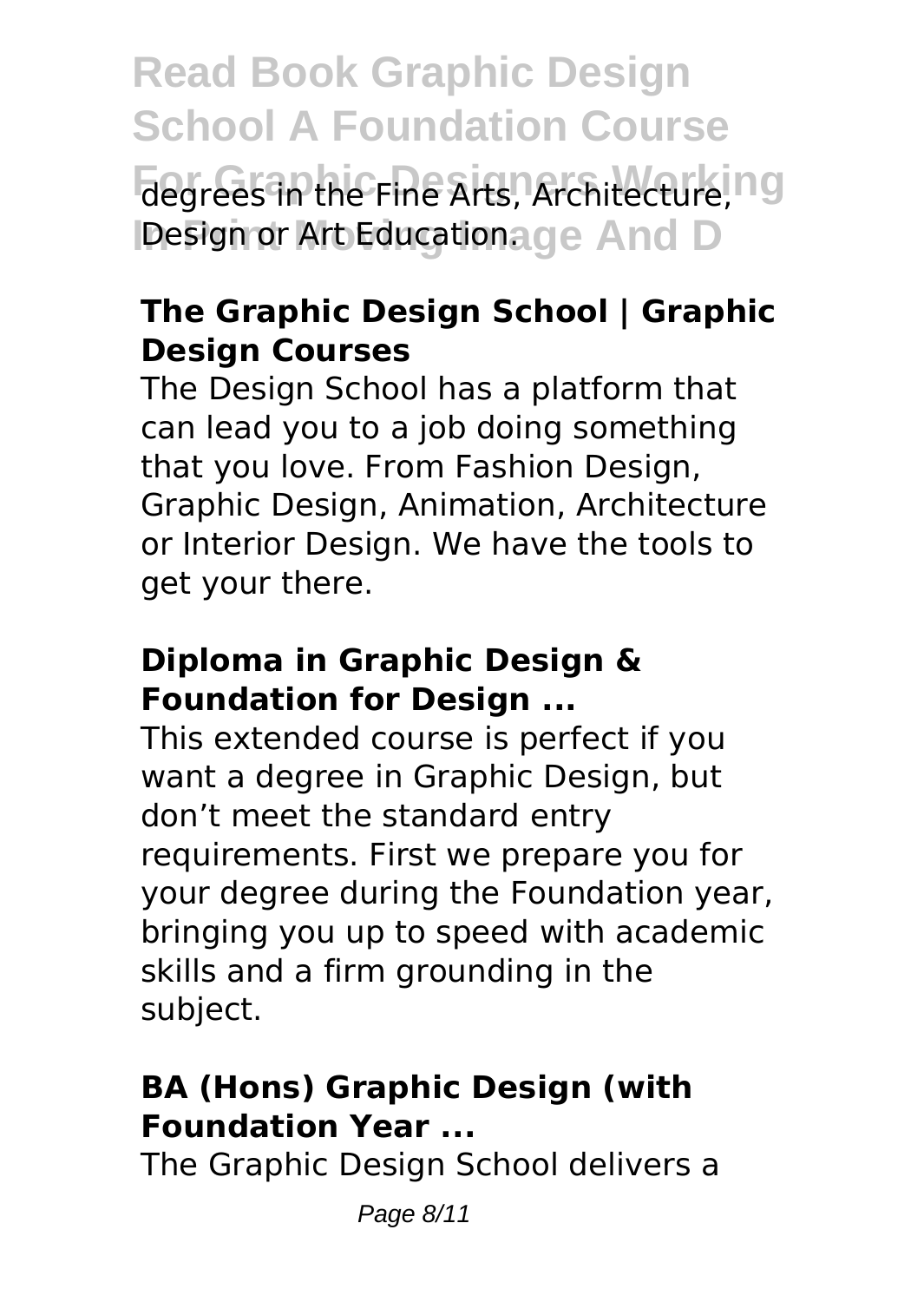**Read Book Graphic Design School A Foundation Course** place to be creative, unleash your ideas<sup>O</sup> and gives you the freedom to do d D something you love, really love. Online, at your own pace. Most Flexible Courses. Learn at your own pace. Build the skill set you want.

## **Diploma in Communication Design (T59) | Temasek Polytechnic**

In your second graphic design class, you will get the opportunity to get acquainted with developing a 'Designer's Eye'. The key is to understand the building blocks of design. You know more about the principles and elements of design including composition, organic and geometric form, colour, craft usage to create visual impact with clarity whilst adding structure to your designs.

# **Graphic Design School A Foundation Cours: DAVID DABNER AND ...**

The foundation year of this four-year programme aims to provide you with an understanding of the subject to allow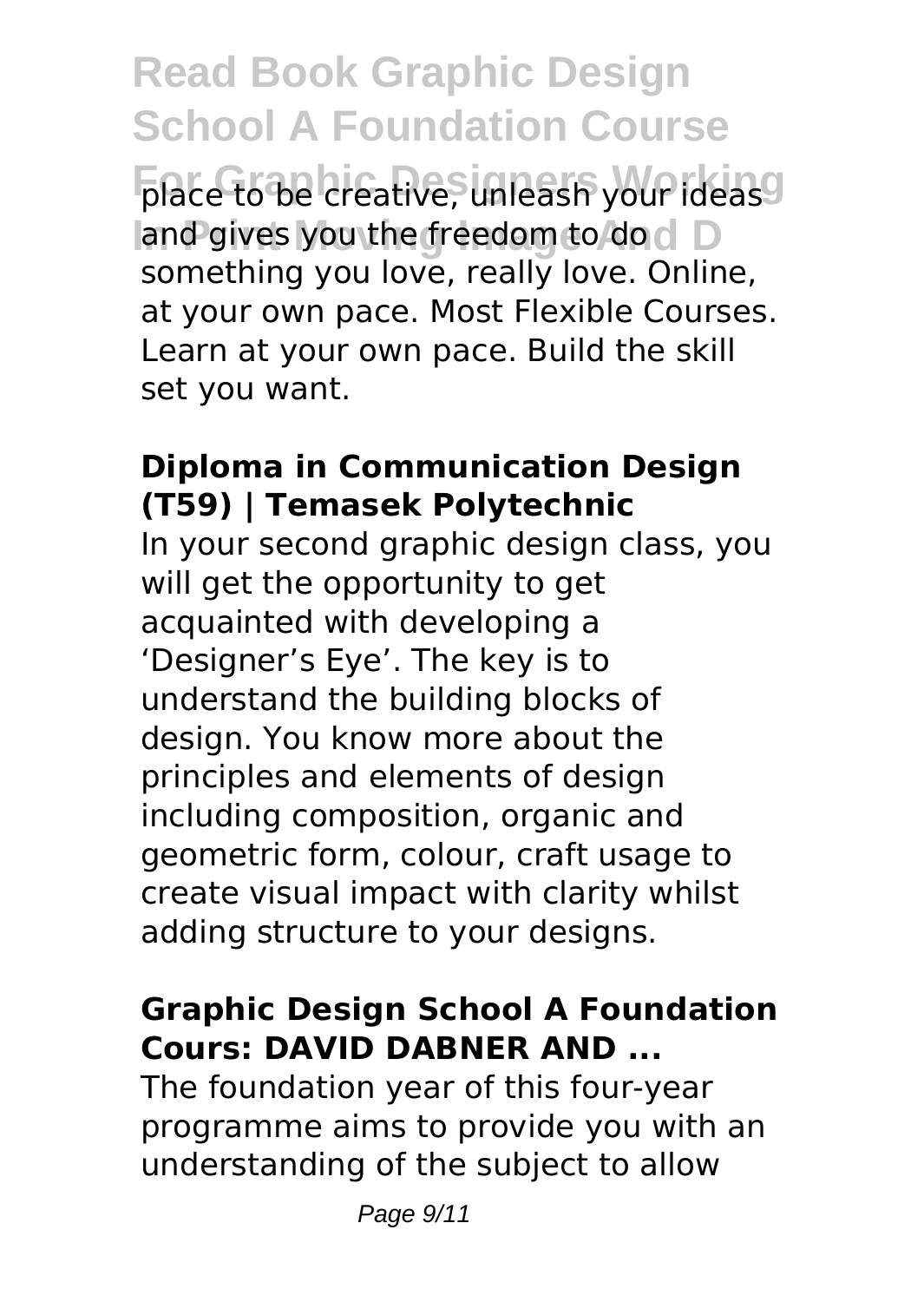**Read Book Graphic Design School A Foundation Course** you to progress on to the BA (Hons) king Graphic Design course. You will: Learn about the broad applications of graphic design, with the opportunity to focus and personalise your studies

## **Graphic Design Degrees Courses in UK | Compare Best ...**

Find out how the award-winning Diploma in Communication Design course prepares students for careers in the fastpaced and exciting world of media and communication, advertising and design by offering both strong fundamentals in graphic design and the chance to specialise in the core areas of imagemaking, branding design and integrated communication.

#### **Foundation Diploma in Art and Design | UAL**

Graphic design is the process of visual communication and problem-solving through the use of typography, photography, iconography and illustration.The field is considered a